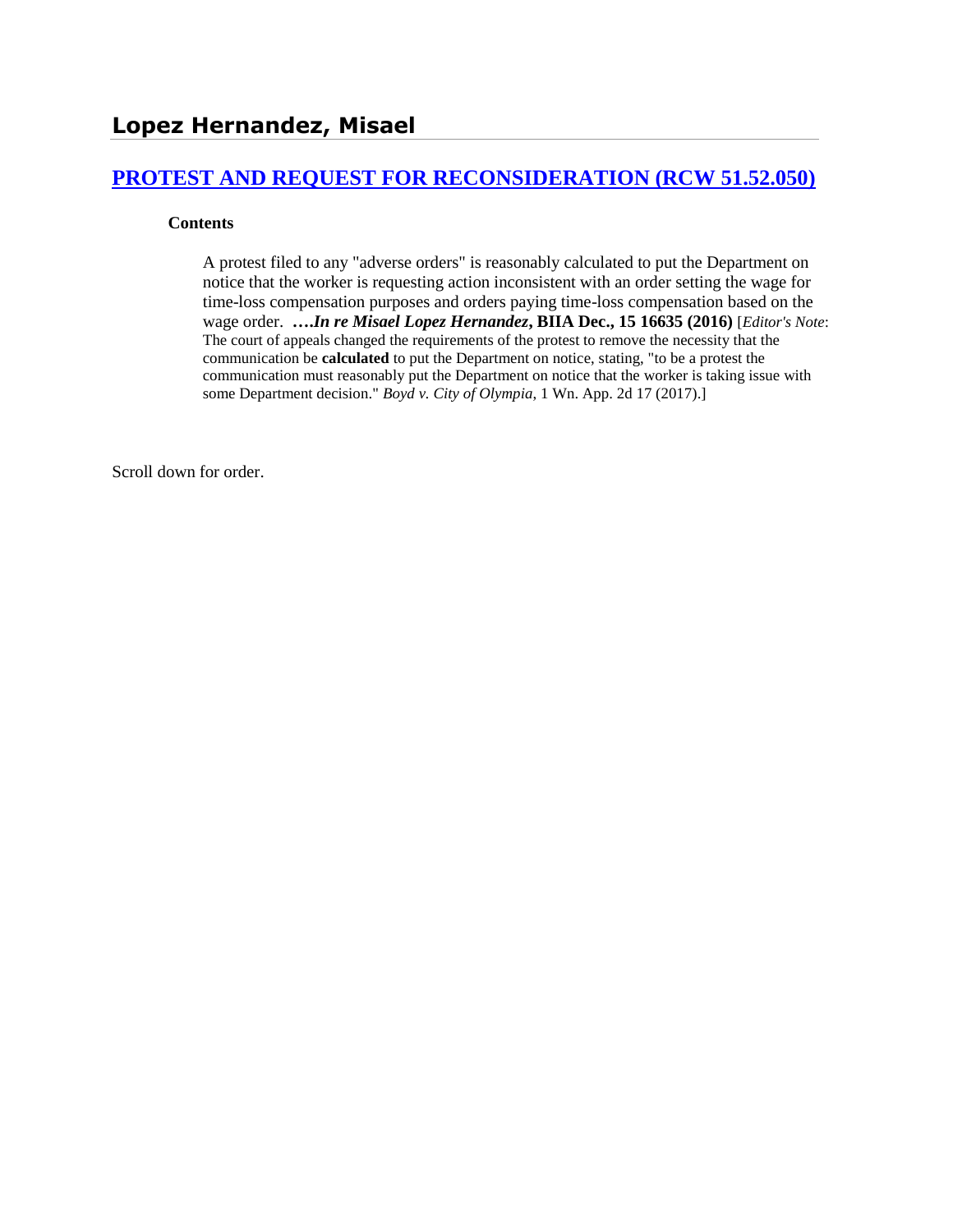# **BEFORE THE BOARD OF INDUSTRIAL INSURANCE APPEALS STATE OF WASHINGTON**

**)**

**) ) )**

**IN RE: MISAEL LOPEZ HERNANDEZ ) DOCKET NO. 15 16635**

**CLAIM NO. AS-32552**

## **ORDER VACATING PROPOSED DECISION AND ORDER AND REMANDING FOR FURTHER PROCEEDINGS**

On February 11, 2013, the Department issued an order allowing Mr. Hernandez's claim as an industrial injury. The Department then issued an order on April 3, 2013, setting his wage rate and paying him time-loss compensation benefits from February 4, 2013, through February 15, 2013. On April 11, 2013, Injury Advocates, LLC, submitted their Notice of Appearance with the Department and generically appealed any adverse orders.

The Department continued to adjudicate Mr. Hernandez's claim and paid him time-loss compensation benefits from August 30, 2013, through November 7, 2013, in five separate orders (September 12, 2013; September 26, 2013; October 10, 2013; October 24, 2013; and November 7, 2013). In a letter dated November 15, 2013, John E. Wallace informed the Department that he had been retained to represent Mr. Hernandez. Mr. Wallace's Notice of Appearance also generically protested any adverse orders.

On May 28, 2015, the Department issued an order affirming as correct its previous allowance order dated February 11, 2013. On May 29, 2015, the Department issued an order affirming as correct the following orders: April 3, 2013; September 12, 2013; September 26, 2013; October 10, 2013; October 24, 2013; and November 7, 2013. The employer filed timely appeals to these orders and they were assigned Docket Nos. 15 16634 and 15 16635 respectively.

Both appeals were consolidated for the purpose of hearings and Mr. Hernandez filed a Motion to Dismiss with respect to the employer's two appeals. On January 13, 2016, our industrial appeals judge issued a single Proposed Decision and Order dismissing the employer's appeals under both dockets..

The employer filed a Petition for Review. Deconsolidation of the employer's appeals is necessary in this matter to address the distinct determinations we have made.

With respect to the employer's appeal under this docket, we conclude that the Department could reasonably consider the orders dated September 12, 2013; September 26, 2013; October 10, 2013; October 24, 2013; and November 7, 2013, as protested by Mr. Wallace's November 15, 2013 generic protest. The Proposed Decision and Order of January 13, 2016, is vacated and this appeal is **REMANDED FOR FURTHER PROCEEDINGS**.

32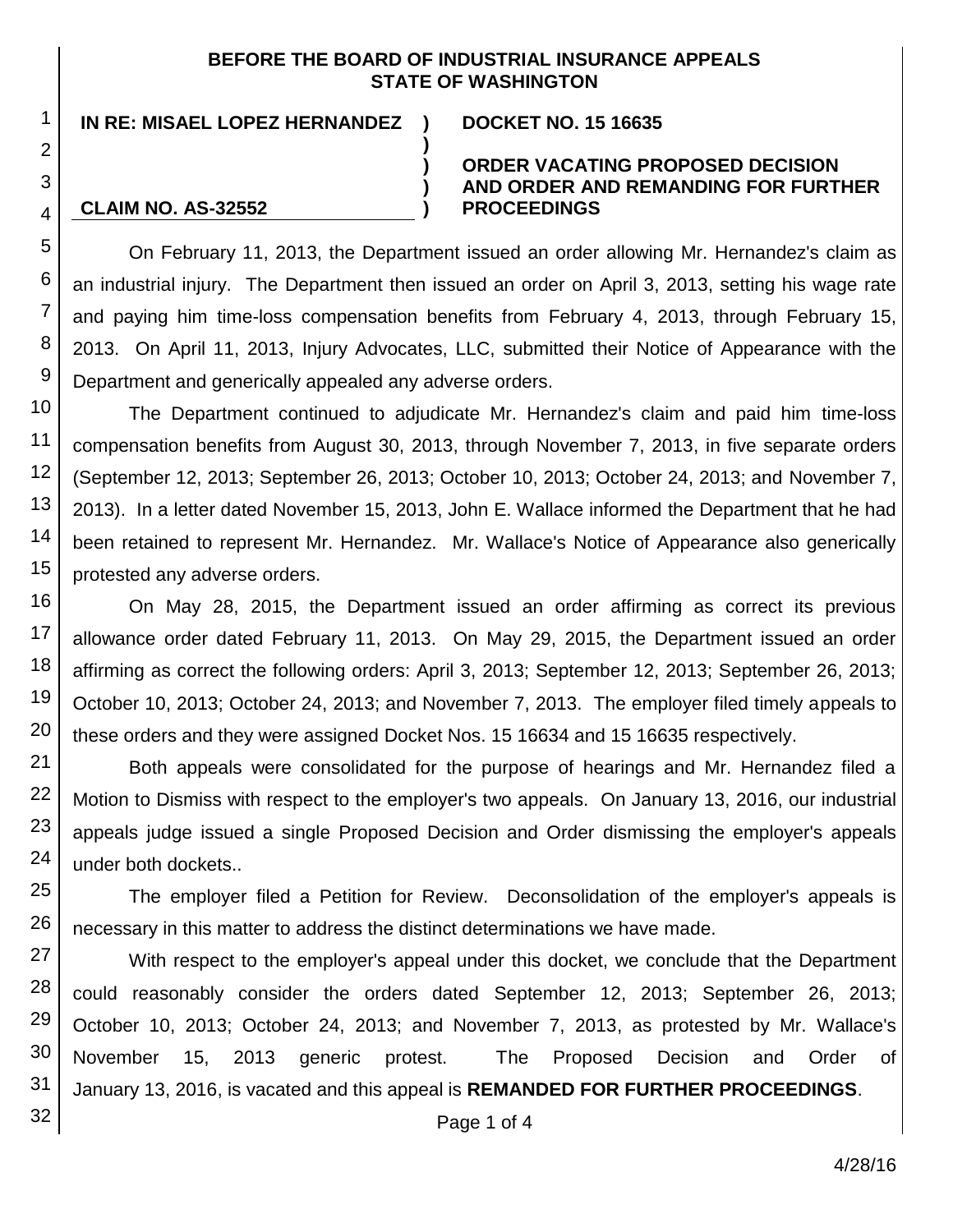#### **DISCUSSION**

The employer argues in their Petition for Review that Injury Advocates' April 11, 2013 generic protest operated to place the February 11, 2013 allowance order in an interlocutory status. As an operation of this interlocutory status, the employer asserts that all subsequent orders encompassed in the Department's May 29, 2015 order are void as a matter of law. We believe that these arguments are without merit.

7 8 9 10 11 There is no dispute that Injury Advocates' protest dated February 11, 2013, and Mr. Wallace's November 15, 2013 protest are what is referred to as "generic protests." As is often the case, generic protests are routinely filed with the Department by law offices as emergency protective devices soon after a party comes to them for assistance with a workers' compensation claim. We have previously held that there are no strict requirements on the form of a protest and a document will suffice as a protest if it is reasonably calculated to put the Department on notice that the party is requesting action inconsistent with the decision of the Department.<sup>1</sup> Moreover, there are most definitely circumstances where it might be reasonably argued and proven that a generic protest, using only language such as "any order adverse to" the party issued within "the last sixty days," may sufficiently put the Department on notice of an intent to protest a particular order.

18 When a generic protest is filed within 60 days of orders setting the rate of time-loss compensation and paying time-loss compensation benefits at that rate, the Department can reasonably consider those orders as protested. In other words, a case can be made that the time-loss compensation rate set forth in the Department's April 3, 2013 wage order was incorrect and too low, thereby rendering not only the wage order but all subsequent time-loss compensation orders adverse. From our review of the Jurisdictional History, however, we note that the Department construed Injury Advocate's generic protest as a protest to their wage order and responded by issuing a determinative order on May 13, 2013. This order was neither protested and/or appealed by any party and is now final and binding. The Department's attempt to affirm the April 3, 2013 order in its order dated May 29, 2015, constitutes an error of law.

28 29 30 This then leaves Mr. Wallace's November 5, 2013 generic protest. It was filed within the 60-day period of the Department's orders dated September 12, 2013; September 26, 2013; October 10, 2013; October 24, 2013; and November 7, 2013. The Department could reasonably conclude that Mr. Hernandez disagreed with the amount paid or with the calculations of his

31

l

1

2

3

4

5

6

<sup>12</sup> 13 14 15 16 17 19 20 21 22 23 24 25 26 27

<sup>32</sup> 1 *In re Mike Lambert*, BIIA Dec., 91 0107 (1991).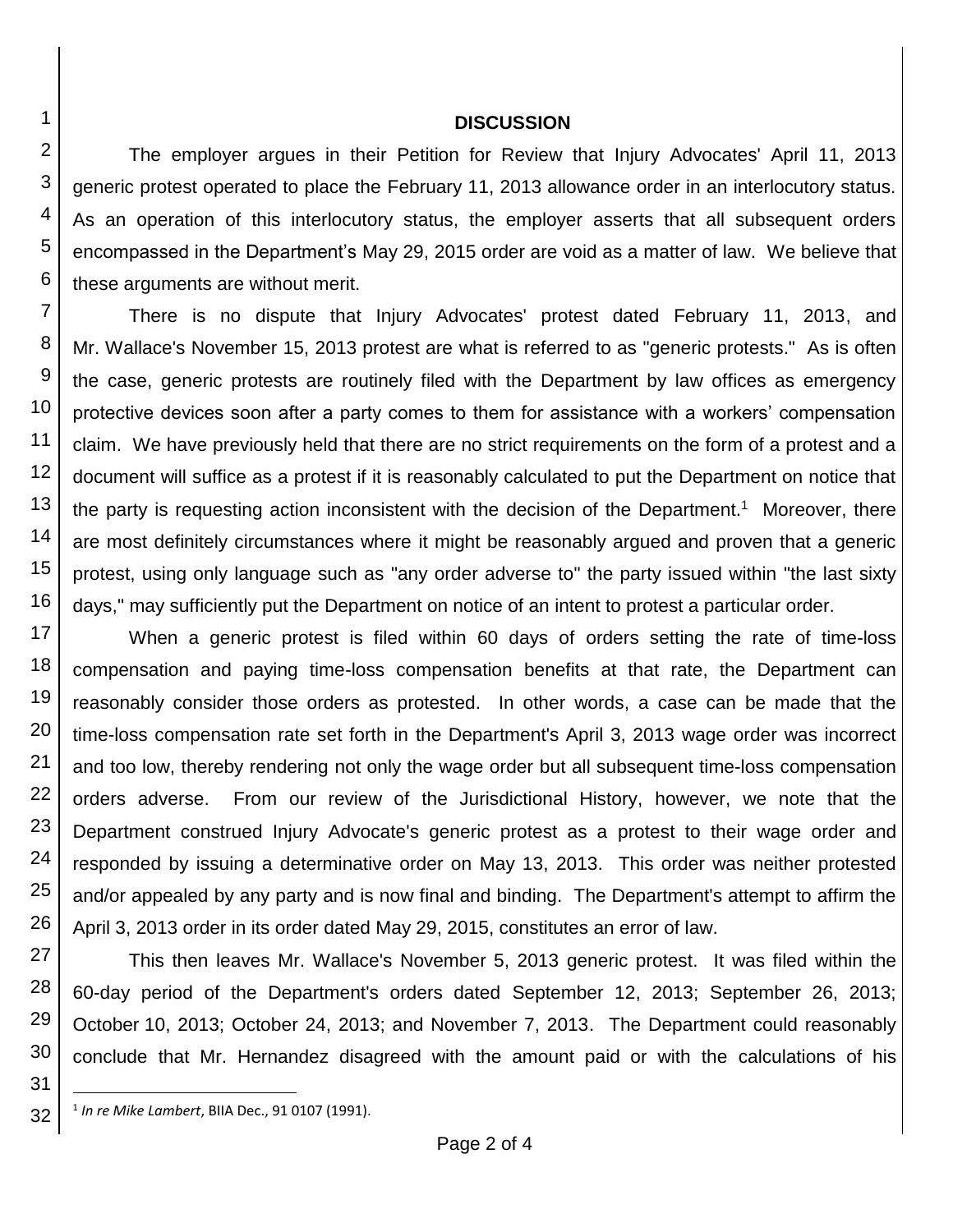payments. It is for this reason that we vacate our hearing judge's January 13, 2016 Proposed Decision and Order and remand the matter for further hearings regarding the question of Mr. Hernandez's entitlement to time-loss compensation benefits from August 30, 2013, through November 7, 2013, the period of time encompassed in the five non-final time-loss compensation benefits orders. The Department's April 3, 2013 wage order affirmed on May 13, 2013, is final and binding and is not to be included as an issue subject to further litigation.

#### **ORDER**

This appeal is remanded to the hearings process, as provided by WAC 263-12-145(4), for further proceedings as indicated by this order. Unless the matter is settled or dismissed, the industrial appeals judge will issue a new Proposed Decision and Order. The new order will contain findings and conclusions as to each contested issue of fact and law. Any party aggrieved by the new Proposed Decision and Order may petition the Board for review, as provided by RCW 51.52.104. This order vacating is not a final Decision and Order of the Board within the meaning of RCW 51.52.110.

Dated: April 28, 2016.

# BOARD OF INDUSTRIAL INSURANCE APPEALS

David Eller<br>DAVID E. THREEDY Chairperson

DAVID E. THREEDY Chairperson

FRANKE. FENNERTY, JR., Member<br>GRANKE. FENNERTY, JR., Member<br>JAGK S. ENG, Member S. ENG. Member